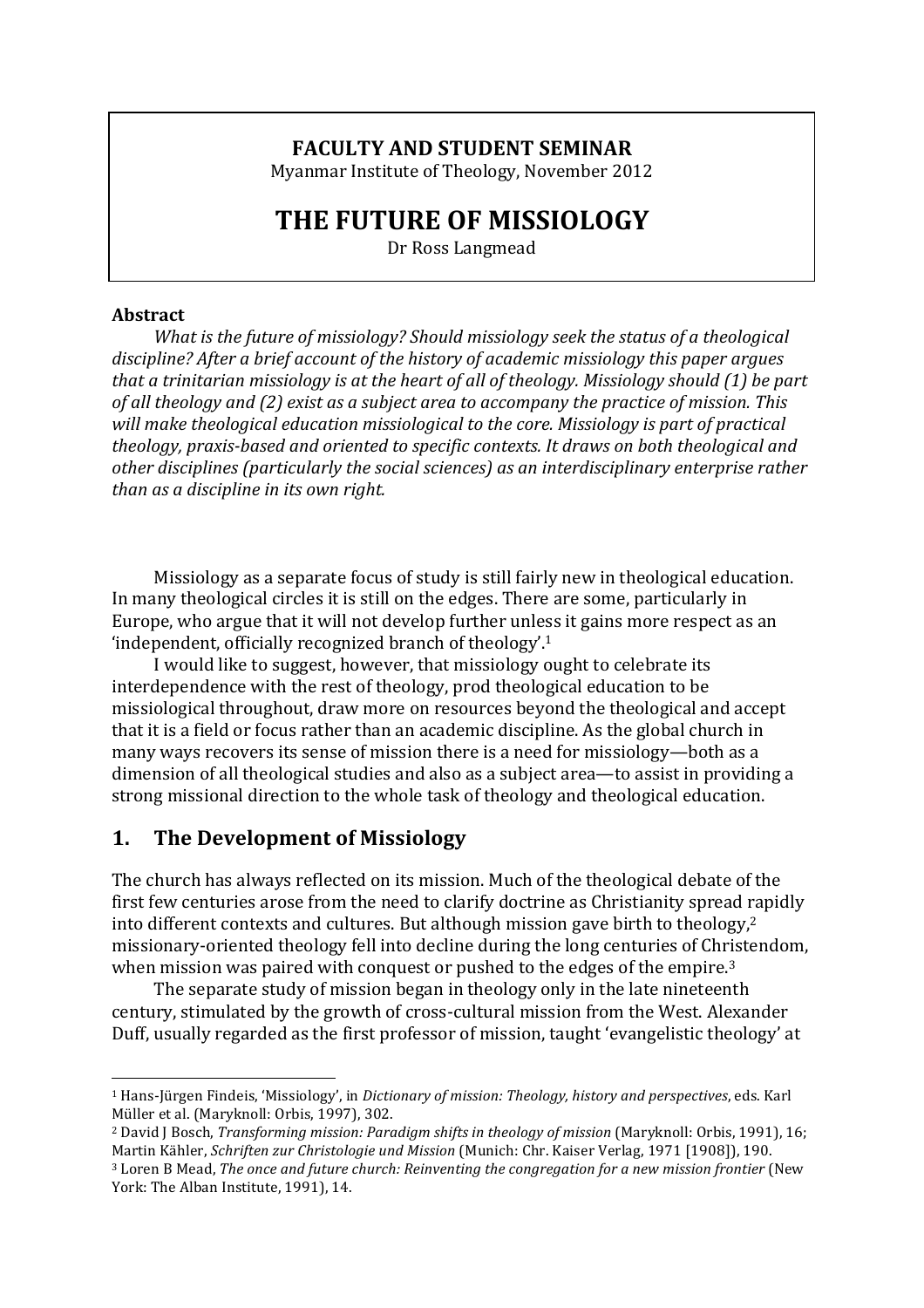Edinburgh between 1867 and 1878. Gustav Warneck pioneered the teaching of 'mission theory' at Halle in Germany from 1896 to 1910. And from 1910 Josef Schmidlin was the first Catholic missiologist, at Münster in Germany, promoting 'mission science'.<sup>4</sup>

This was a period of great energy for world mission, seen as the task of the whole church. The World Missionary Conference in Edinburgh in 1910, although dominated by Europe and North America, gave impetus to both ecumenism and the introduction of mission studies in theological education. It also led to the publication of what is now known as the *International Review of Mission*, a focus for ecumenical missiology for a hundred years now.

While in Europe there was an emphasis on mission studies being scientific or theoretical, in North America there has been a more pragmatic emphasis on the task and method of mission, as missiology grew rapidly after the Second World War. The American Society of Missiology was formed in 1973, with its journal *Missiology*.<sup>5</sup>

In recent decades, however, European and North American departments of missiology have been in numerical decline, perhaps matching the decline of western Christianity in general, but also competing with related enthusiasms such as religious studies, ecumenical studies, world Christianity and contextual theology.

Since the 1970s, some European universities, such as Nijmegen in the Netherlands, have begun referring to missiology as 'intercultural theology.' This appears to have been partly motivated by a desire of professional missiologists in secular universities to move beyond the European captivity of theology and to speak in terms acceptable to the wider academy.<sup>6</sup> Intercultural theology appears, however, to be another term for contextualisation or inculturation,<sup>7</sup> and is in danger of reflecting only on the life of the church rather than the world beyond the church.<sup>8</sup> (The term 'intercultural studies', on the other hand, as well as being used in secular contexts, is used in schools of mission such as Fuller Theological Seminary to refer to cross-cultural mission studies without causing offence in hostile contexts.)

The various reasons for developing missiology as a branch of theological study have not served missiology well. On the one hand, there has been pressure from mission societies for cross-cultural missionary training. This has led to a merely practical 'howto' approach. On the other hand, there has been a desire to establish mission studies as a scientific body of theory. This has led to the technical approach of a European university discipline.

We can see the desire to be academic in the rules for membership of the International Association for Mission Studies (IAMS). They require that a member normally has doctoral qualifications, is research active and is recommended by two other members.<sup>9</sup> By contrast the Australian desire to be inclusive and equal is probably

<sup>&</sup>lt;sup>4</sup> Francis Anekwe Oborji, *Concepts of mission: The evolution of contemporary missiology* (Maryknoll: Orbis, 2006), 41–45.

<sup>&</sup>lt;sup>5</sup> American Society of Missiology, 'Missiology', *American Society of Missiology*,

www.asmweb.org/content/missiology, 2012; James A Scherer, 'Missiology as a discipline and what it includes', in *New directions in mission and evangelization 2: Theological foundations*, eds. James A Scherer and Stephen B Bevans (Maryknoll: Orbis, 1994), 175.

<sup>&</sup>lt;sup>6</sup> Werner Ustorf, 'The cultural origins of "intercultural theology"', *Mission Studies* 25 (2008), 230.

<sup>&</sup>lt;sup>7</sup> Walter J Hollenweger, 'Intercultural theology', *Theology Today* 43.1 (1986): 29.

 $8$  Ustorf, 'The cultural origins of "intercultural theology"', 237.

<sup>&</sup>lt;sup>9</sup> International Association for Mission Studies (IAMS), 'IAMS Governance Manual', *International Association for Mission Studies*, 

http://missionstudies.org/archive/0manual/5a%20Membership%20criteria.htm, 2000, #5a.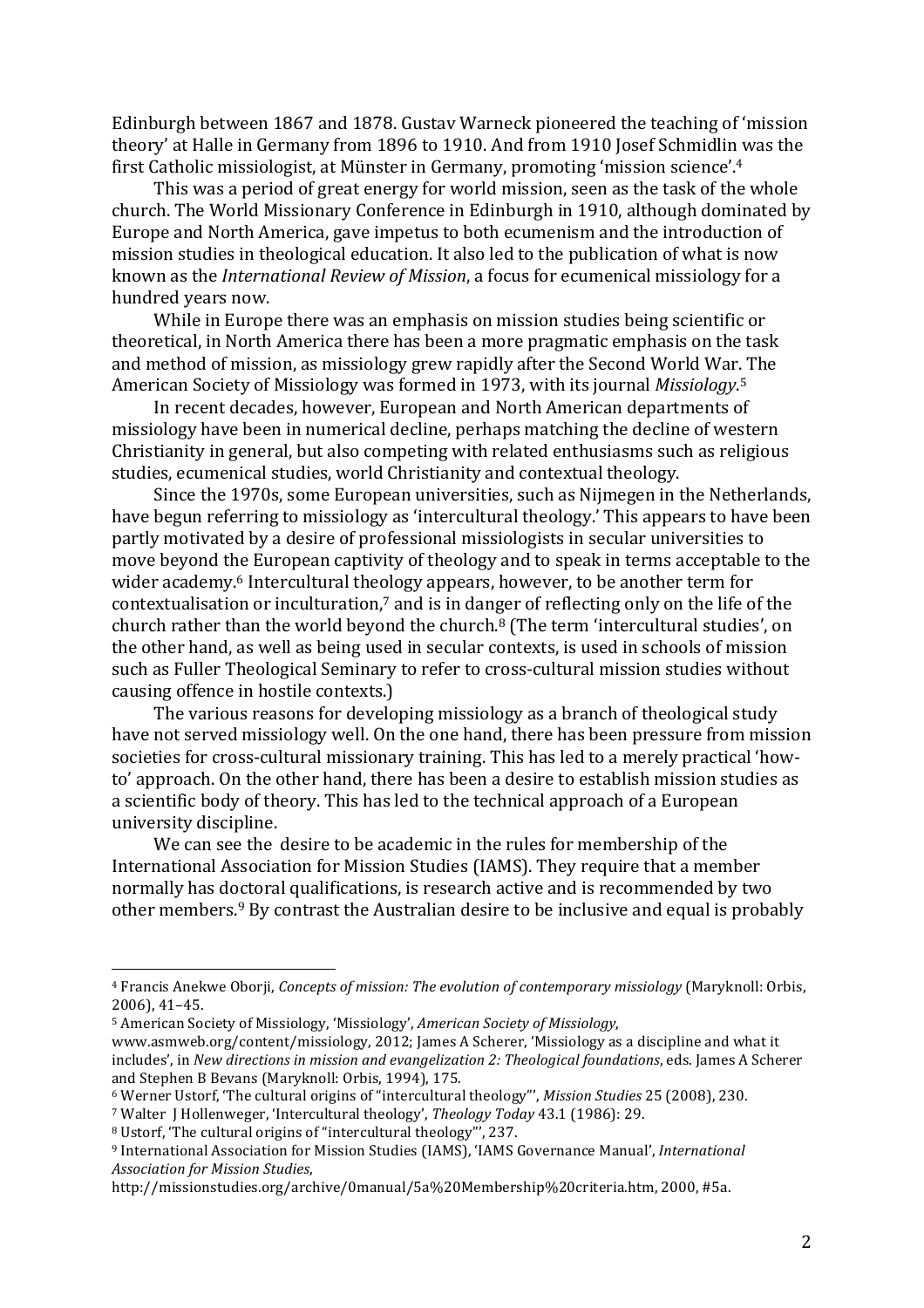at work in the Australian Association for Mission Studies (AAMS), which is open to all who are interested in mission studies. $10$ 

A widely accepted account of missiology as a 'discipline' was written by James Scherer in 1987. He argued that it engages with all the theological questions that are relevant to God's mission and the mission of the church; in other words it is part of theology. Missiology also properly draws on the social sciences in its task of proclaiming and living into the Reign of God. Despite the title of his paper—'Missiology as a discipline and what it includes'—Scherer was cautious about the extent to which missiology is itself a discipline, preferring to emphasise its interdisciplinary nature.<sup>11</sup>

## **2. Trinitarian Missiology**

In the last few decades most missiologists have come to agree that Christian mission is not just speaking the Good News, not just seeking peace and justice, not just one job among many, not merely one aspect of practical theology, not something done only by cross-cultural workers and not something that happens only at the frontiers of Christendom. It is much deeper, much broader and more encompassing.

Christian mission has come to be seen as participation in the mission of God (in Latin, *missio Dei*).

Karl Barth was the first to say this. Theology had often spoken of God the Father sending the Son, and the Father and the Son sending the Spirit. Barth said we should speak of another movement: the Father, Son and Spirit sending the church.<sup>12</sup>

Lesslie Newbigin also insisted that mission should be seen in trinitarian terms. He suggested that the church is not so much the one who does the mission, but more the community through whom God engages in mission.<sup>13</sup> Newbigin's key text was John  $20:21-22$ , where Jesus says, 'Peace be with you. As the Father has sent me, so I send you', and then breathes on them and says, 'Receive the Holy Spirit'. <sup>14</sup>

This has several implications.

First, God is viewed as outgoing love. God's purposes are the reconciling of the cosmos to Godself (2 Cor 5:19) through the sending of Jesus Christ and the activity of the Holy Spirit. Christian mission originates in the activity of God. So the impulse for mission is not primarily the converting of souls or the expansion of the church but participation in God's cosmic purposes for a new order of relationships at all levels in the universe governed by justice, love, peace and grace.

Second, as Jürgen Moltmann puts it, 'It is not the church that has a mission of salvation to fulfil in the world; it is the mission of the Son and the Spirit through the Father that includes the church'.<sup>15</sup> As is often said today, it is not so much that the church has a mission but that *God's mission has a church*.<sup>16</sup> This means that the church

<sup>&</sup>lt;sup>10</sup> Australian Association for Mission Studies, 'About AAMS', *Australian Association for Mission Studies*, http://www.groupsthatclick.com/aams/index.php?type=page&ID=1220, 2012

<sup>&</sup>lt;sup>11</sup> Scherer, 'Missiology as a discipline and what it includes', 180-182, 185.

<sup>&</sup>lt;sup>12</sup> Bosch, *Transforming mission*, 390.

<sup>&</sup>lt;sup>13</sup> Lesslie Newbigin, *The gospel in a pluralist society* (Grand Rapids: Eerdmans, 1989), 119.

<sup>&</sup>lt;sup>14</sup> Lesslie Newbigin, *The relevance of trinitarian doctrine for today's mission*, CWME Study Pamphlet #2 (London: Edinburgh House, 1963), 32-34, cited in Timothy Tennent, *Invitation to world missions: A Trinitarian missiology for the twenty-first century* (Grand Rapids: Kregel, 2010), 67.

<sup>&</sup>lt;sup>15</sup> Jürgen Moltmann, *The church in the power of the Spirit: A contribution to messianic ecclesiology* (London: SCM, 1977), 64.

<sup>&</sup>lt;sup>16</sup> For example, Stephen B Bevans and Roger P Schroeder, *Constants in context: A theology of mission for* today (Maryknoll: Orbis, 2004), 8.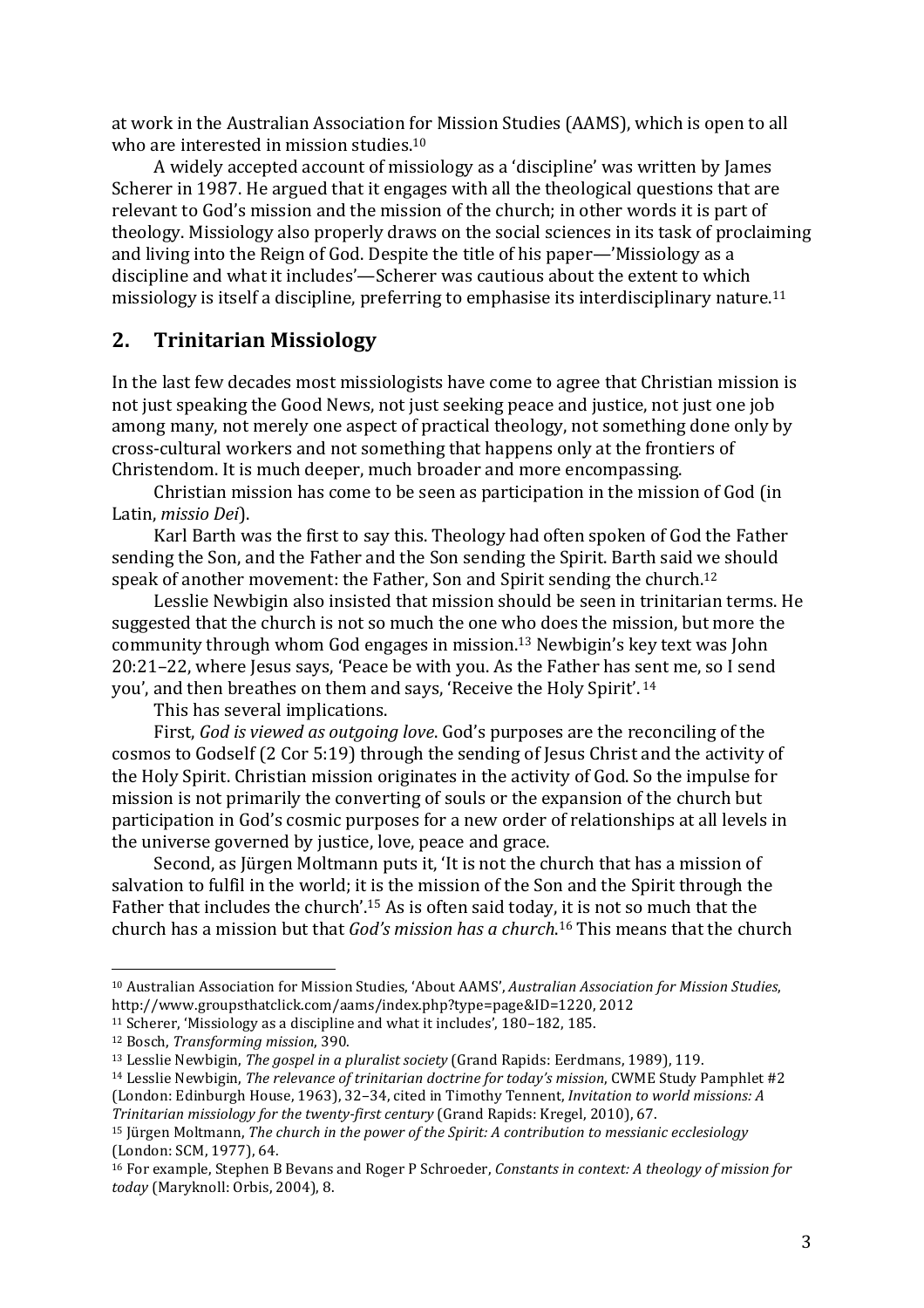neither shapes mission nor bears full responsibility for it. We are partners with God in God's mission.

Third, *the mission of God is at work beyond the church*. Cross-cultural workers often say that they do not bring God to unevangelised peoples; they discover God at work there and strive to make explicit, in Christian terms, what is implicit. The Vatican II document *Gaudium et Spes* also saw the Spirit at work in a hidden manner in the history of the world.<sup>17</sup> For a period some in the World Council of Churches took this to mean that because God is at work in the wider world the world sets the agenda for mission and the church is not needed. As a result, some evangelicals and the Catholic church were wary of the term *missio Dei* at first. But now it has gradually gained almost universal acceptance.<sup>18</sup>

Fourth, the trinitarian basis for mission *evokes images of community, dynamism and mutuality* which enrich and shape mission. The diversity-in-unity implied by trinitarian talk profoundly affects our understanding of God's dealing with humankind. It underlines the importance of contextual mission and the church's calling to be radically inclusive and relational.<sup>19</sup> Reflecting on the role of imagination in mission, Stephen Bevans writes, 'If God as a triune communion-in-mission might be imagined as Dance, mission might be imagined as joining in'.<sup>20</sup>

Fifth, this trinitarian basis *brings missiology into the centre of theology*. Whereas once missiology was located on the edge of theology—as part of our understanding of the church or of salvation—it is now squarely at the centre of our talk of God. We can call God missionary and say that Christian mission flows from the very nature of God from eternity (2006).<sup>21</sup> As Klaus Schulz puts it, 'theology is the study of God, but it is the study of a God who is motivated by the purpose to redeem the world' (2009:87).

This last implication clearly affects not just missiology but also theology, to which I will now turn. (Here I am considering for the moment missiology's engagement with theology; later I will discuss its engagement with resources beyond theology.)

### **3.** The Interdependence of Theology and Missiology

 

If God is a missionary God, then the whole of theology ought to be about this sending God. To put it another way, if the Christian faith is centrally about God's Son Jesus Christ being sent to transform relationships through forgiving love, then the task of God-talk is to seek to understand it in order to take part in it.

<sup>&</sup>lt;sup>17</sup> Second Vatican Council, 'Gaudium et Spes (Pastoral Constitution on the Church in the Modern World)', in The documents of Vatican II, ed. Walter M Abbott (London: Geoffrey Chapman, 1966), #26, p. 226.

<sup>&</sup>lt;sup>18</sup> Bosch, *Transforming mission*, 390; Bevans and Schroeder, *Constants in context*, 291; Justice Anderson, 'An overview of missiology', in *Missiology: An introduction to the foundations, history, and strategies of* world missions, eds. John Mark Terry, Ebbie Smith and Justice Anderson (Nashville: Broadman & Holman, 1998), 2, 10.

<sup>&</sup>lt;sup>19</sup> Elizabeth A Johnson, *She who is: The mystery of God in feminist discourse* (New York: Crossroad, 1992), 223; Catherine Mowry Lacugna, *God for us: The trinity and Christian life* (San Francisco: Harper, 1991), 401–402.

<sup>&</sup>lt;sup>20</sup> Stephen Bevans, 'Reimagining God and mission', in *Reimagining God and mission: Perspectives from Australia*, ed. Ross Langmead (Hindmarsh, SA: ATF Press, 2007), 11.

<sup>&</sup>lt;sup>21</sup> Stephen R Holmes, 'Trinitarian missiology: Towards a theology of God as missionary', *International* Journal of Systematic Theology 8.1 (2006): 72-90.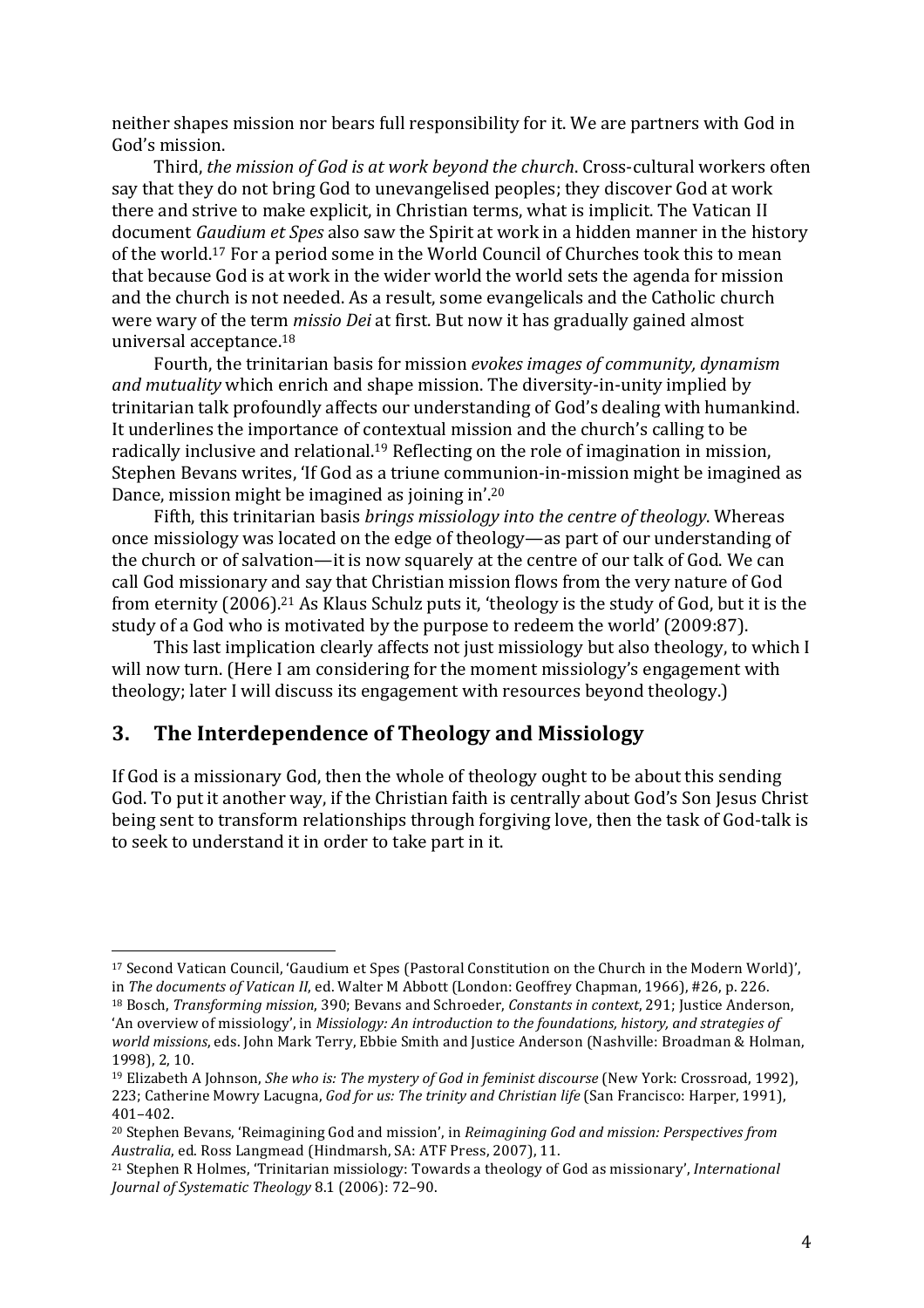The first task of theology is to make sense of the whole of life by reference to God', suggests Bernhard Ott. 'The second task of theology is to be an agent of transformation, so that the whole of life may reflect God's intention'.<sup>22</sup>

Theology, speaking broadly, exists 'critically to accompany the *missio Dei*'.<sup>23</sup> In an overall sense, all of theology is missiological. The biblical revelation is the story of God's outgoing and transforming love. The history of the church is the history of the mission of God through the ups and downs of the followers of Jesus. Systematic theology is orderly reflection on who God is, who Jesus Christ is, God's creative and redemptive purposes and the hope we hold because of who God is. We could go on. Christian education is the enterprise through which we pass on and grow faith so that the church may grow into mature followers of God's call to be the church in the world. Similar things could be said of the study of pastoral care, ethics, liturgy, spirituality and so on. It is not to say that each focus of theology should immediately serve the purpose of proclamation, rather that in an overall sense theology is faith seeking understanding in order better to praise and serve the God who above all reaches out and invites us to join the movement.

I am not arguing that we should collapse theology and missiology into one thing. Missiology has a double role in theology, to permeate theology with a missiological dimension and to serve mission praxis with specific intention. In practice this means that missiology should both infuse the whole curriculum and offer separate subjects with a specific focus on mission practice.<sup>24</sup> Missiology needs to integrate theology and also complement theology in a curriculum.<sup>25</sup>

In insisting on the missiological dimension in theology, missiology is—in Bosch's delightful words—'a gadfly in the house of theology, creating unrest and resisting complacency'.<sup>26</sup> Missiology accompanies other theological disciplines, learning from them and putting questions to them. To take two simple examples, missiology may help theology not to become inward-looking or complacent, by keeping a focus on the world and its deep needs; theology, on the other hand, may help missiology not to become too confident, with reminders that God is a mystery and we 'know only in part' (1 Cor 13:9).

In providing intentional, specific study of mission, missiology also draws on contexts, secular disciplines, missionary practice and the stories of cross-cultural engagement. Missiologists are partners alongside all those on mission, prodding them to reflect theologically and learning together in reflection and action.

### **4. Theological Education as Missiological**

If there is a flow from a missionary God to a mission-oriented theological education then all types of theological schools ought to feel the challenge. A mission-shaped theological education will exist primarily to form and mobilise disciples in mission.<sup>27</sup>

<sup>&</sup>lt;sup>22</sup> Bernhard Ott, 'Mission oriented theological education: Moving beyond traditional models of theological education', *Transformation* 18.2 (2001): 84.

<sup>&</sup>lt;sup>23</sup> Bosch, *Transforming mission*, 494.

<sup>&</sup>lt;sup>24</sup> Bosch, *Transforming mission*, 494-496.

<sup>&</sup>lt;sup>25</sup> Klaus Detlev Schulz, 'The development of missiology in theoretical curricula: Historical survey and recent developments', *Missio Apostolica* 17.2 (November 2009): 86.

<sup>&</sup>lt;sup>26</sup> Bosch, *Transforming mission*, 496.

<sup>&</sup>lt;sup>27</sup> J R Rozko, 'Toward a mission-shaped vision of theological formation: Implications of the *missio Dei* for theological education', Paper given at the American Society of Missiology Annual Conference, Techny Towers IL, June 15-17 2012, Available at

http://www.asmweb.org/assets/1\_ASM\_Paper\_2012\_Area\_1\_Theol\_Dis%20JR%20Rozko.pdf, 18, 20.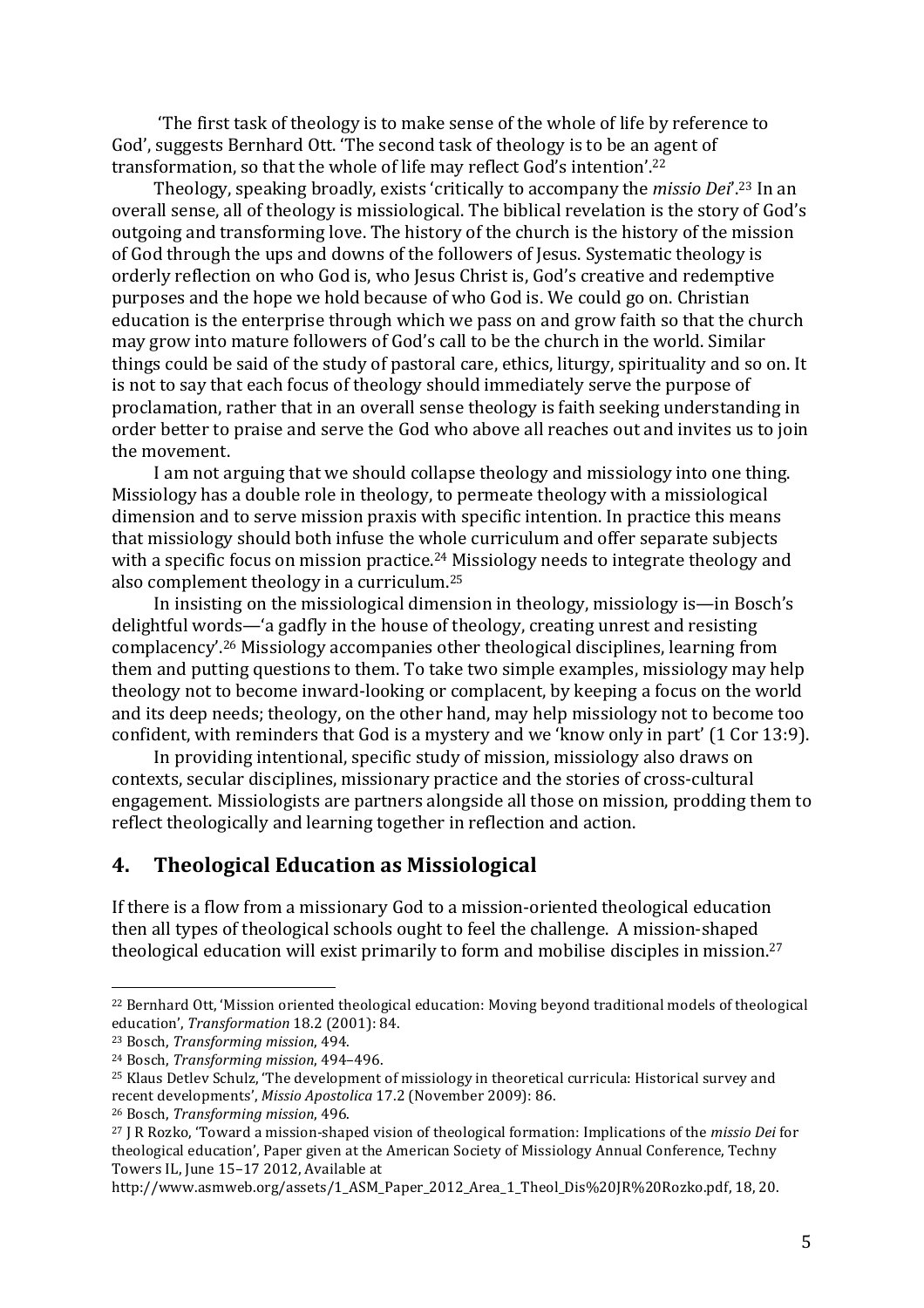Whether a school is a seminary (training professional ministers), a university divinity school (pursuing critical inquiry in an academic setting), or a Bible school or mission-training centre (mainly preparing lay Christian workers for mission service), there are factors that make it difficult for a missiological perspective to act as a unifying centre for theological study. $28$ 

One is the classical fourfold division of theology, since the European 'Enlightenment', into three areas of 'theory'—biblical studies, church history and systematic theology—and 'practical theology', the last being further divided into specific aspects of church-related ministry. Missiology is one of the practical theology subjects. This division, which we owe to Friedrich Schleiermacher,<sup>29</sup> has grown and spread into many branches.

How is it possible to experience theological education as a process of formation for mission and ministry when having to study so many fragments? How do we overcome the split between theory and practice implied in this division? How do the 'practical theology' subjects avoid becoming the mere application of the 'weightier' theological subjects? When the Bible, history, theology and philosophy are the sources at the centre how does theological education engage actively with factors such as experience, the world, context and life stories? How do the voices of the poor, the uneducated and the marginalised get to be heard in the academy?

Another factor making it difficult for missiology to be a unifying factor is the power of academic accreditation to shape theological education in ways that do not help missional formation. Students become consumed with essays, books, theories, technical skills and assessment. Their learning happens in classrooms, divorced from church, work, home and places where people meet across boundaries. Teachers work long and hard to gain higher qualifications, publish in academic journals, speak at conferences and run complex institutions. The academy trains educated elites. It fragments knowledge. It values critical inquiry over integration and praxis. $30$ 

Despite these tensions, many theological institutions have tried to swim against the tide, with thorough curriculum revisions that aim to integrate study and form disciples for mission and ministry.

At Whitley College, where I teach, the great majority of students are lay Christians equipping themselves for ministry and mission, studying alongside a smaller group of candidates for ordination as Baptist pastors. Courses from diploma to doctoral level are available through the MCD University of Divinity, an ecumenical consortium. In a recent thorough review of the student experience and the curriculum, Whitley has adopted a three-year cycle of themes, aiming to form disciples in faith, hope and love. Each year the theme is paired: Faith and ministry, hope and mission, and love and justice. The themes are carried in specific units but also are found in all existing units and college events. A story-approach to theology is emphasised through the use of case studies, biographically-based units, field-based reflective practice and the regular invitation for

<sup>&</sup>lt;sup>28</sup> On types of theological education, see David Kelsey, *Between Athens and Berlin: The theological* education debate (Grand Rapids: Eerdmans, 1993); Edward Farley, *Theologia: The fragmentation and unity* of theological education (Philadelphia: Fortress, 1983); Robert J Banks, Reenvisioning theological *education: Exploring a missional alternative to current models* (Grand Rapids: Eerdmans, 1999); Bernhard Ott, Beyond fragmentation: Integrating mission and theological education: A critical assessment of some *recent developments in evangelical theological education* (Oxford: Regnum, 2001); and Brian Edgar, 'The theology of theological education', *Evangelical Review of Theology* 29.3 (2005): 208-217.

<sup>&</sup>lt;sup>29</sup> Friedrich Schleiermacher, *Brief outline on the study of theology* (Richmond, VA: John Knox, 1966 [1881]).

<sup>&</sup>lt;sup>30</sup> Ott, 'Mission oriented theological education', 77.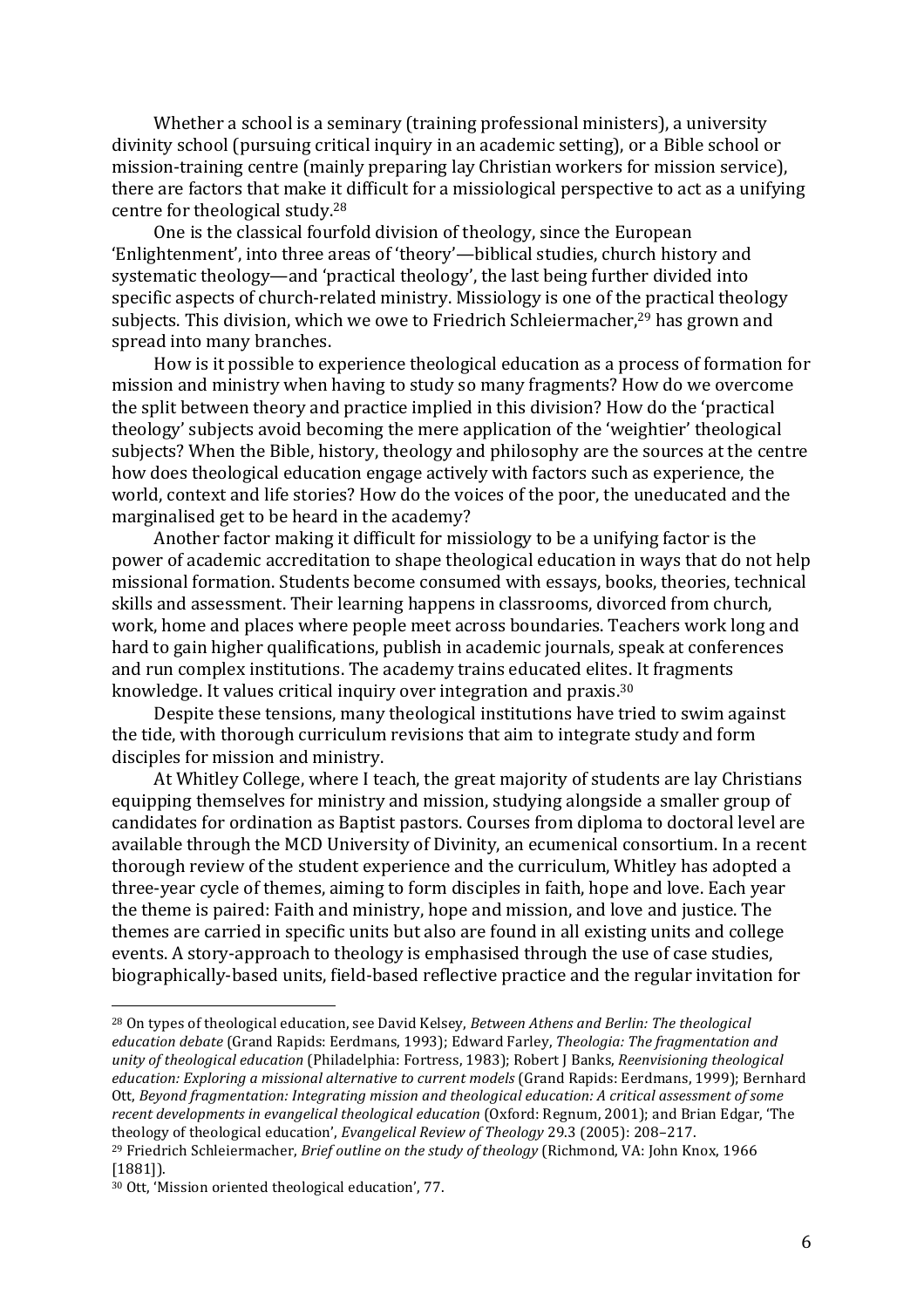students to reflect on their own stories in their assignments. A vision of theological education as formation for discipleship is being worked out in several internship programs, a commitment to involve every student in some form of reflection on practice and developing college community life. There has been a recent emphasis on interdisciplinary teaching, locating classes in local churches, intensive teaching modules and embedding theological education in internships where the three dimensions of serving, learning and growing as leaders are integrated (Cronshaw 2011).<sup>31</sup>

As a missiologist at Whitley College I am fortunate not to be on the edge of my college as many missiologists are. Mission has always been a strong dimension of the college's ethos and teaching. The faculty are all 'rowing in the same direction' and all faculty integrate missiological perspectives into their teaching.

Among the units on offer are many with an explicit missional theme. For example, among the offerings in New Testament is 'Mission in the New Testament.' In Hebrew Bible there are units on land and identity, on war and peace and on prophetic justice. Mark Brett, who teaches the Hebrew Bible, links it to postcolonial justice issues, Indigenous land claims and biblical economics. Systematic theology includes units on 'Resurrection, justice and discipleship', 'Economics, justice and theology', 'God of hope' and 'Agents of reconciliation.' There are biblical studies units on the Bible and ethics and on the theologies and practices of love. History is largely about the history of the church's mission; it also includes units on Dietrich Bonhoeffer and Martin Luther King Jr. And so on. Missiology does indeed permeate the whole curriculum, and before we begin to think about subjects badged as missiological the whole theological curriculum is engaging with faith-sharing, justice issues, peacemaking, sociology, anthropology, politics, economics, interfaith dialogue and cultural theory.

As well as the missionary dimension to Whitley's theological teaching there are also about twenty specifically mission-oriented units, from evangelism to justice, from peacemaking to ecological mission and from local missional church to global mission. Contextual mission is a strong theme, with the Australian and Asian contexts highest on the list.

At Whitley College we aspire to a theological education that is missiological at the heart and praxis-oriented. We want it to be about formation rather than information. We seek an integrated educational experience for students. I freely admit that as long as we remain in the standard accreditation stream for academic theological education it can be difficult. Sometimes it feels like swimming upstream. We are, however, on the way.

Robert Banks, in *Reenvisioning Theological Education*, would want to push us further than this. He argues that theological colleges should not only teach mission but be engaged in mission. Teachers should be like mentors, and students like apprentices, just like the relationship between Jesus and his disciples. Students should not be separated from their churches and families but learn through in-service education.<sup>32</sup> I feel we need to move in this direction to some degree, but it is very demanding and difficult to do while the current systems of education are in place.

The college-based (or seminary-based, or university-based) approach to theological education is here to stay in my judgement. But it will always need to be prodded strongly by the Banks's approach to missional theological education.

<sup>&</sup>lt;sup>31</sup> Darren Cronshaw, 'Reenvisioning theological education, mission and the local church', *Mission Studies* 28 (2011): 91–115.

<sup>&</sup>lt;sup>32</sup> Banks, *Reenvisioning theological education*, 74, 94-111, 130.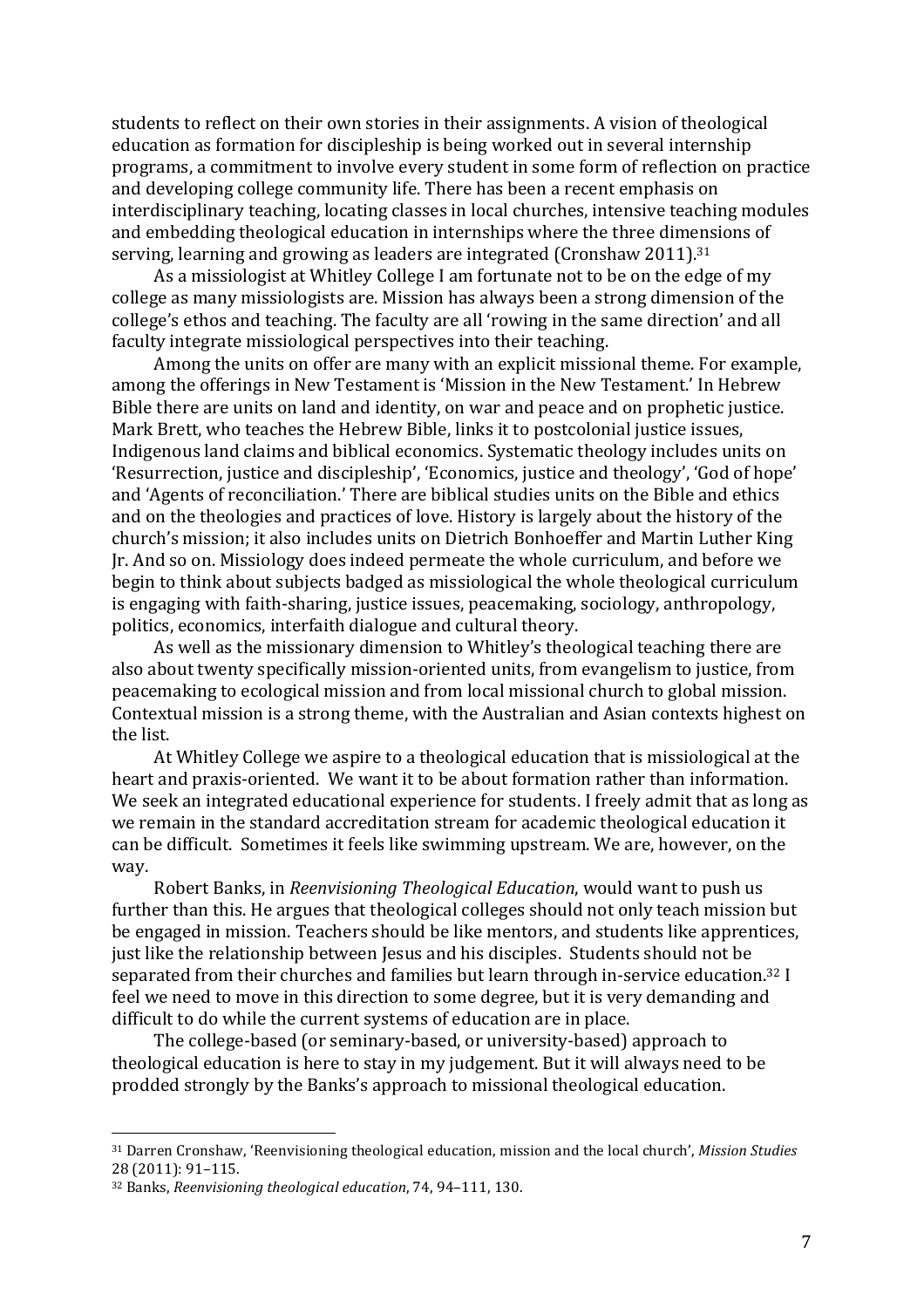In response to Banks' provocative challenge to missiologists and other theologians, I count myself committed to a theological education that is at least missiological and on the way to becoming missional.

#### **5.** Missiology as (at Least) Practical Theology

I have suggested that missiology should be seen as both a dimension of all theology and also a subject area which covers specific mission practice. In this subject area we find all sorts of units, from evangelism to interfaith dialogue, from church planting to crosscultural understanding. Specific mission studies such as these are usually grouped in 'practical theology.'

#### *A Redefined Practical Theology*

 

Missiology can own the practical theology label if we are clear about what we mean by it. Schleiermacher's classification of theology into biblical studies, church history, systematic theology and practical theology has been very influential. But as Don Browning argues:

At its best, practical theology in this model simply applied the results of exegetical, church historical and systematic theology to the concrete operations of church life or, more narrowly, to the activities of the clergy. At its worst, especially in more recent times, practical theology has been used as a catchphrase to refer to the practical training of candidates for the clergy—a training ... largely divorced from theological foundations and dominated by assumptions, knowledge and technologies taken over from the social sciences. $33$ 

Browning and others have reclaimed practical theology as theology which selfconsciously places itself in the midst of practical concerns.<sup>34</sup> It is shaped by immediate issues and, ideally, shapes our response to those issues. Practical theology is situationbased and lives in interplay with other theological disciplines.<sup>35</sup> While all theology is ultimately practical in nature., argues Browning, theological reflection lies at the most practical end of it.<sup>36</sup> It places itself in the two-way crossfire between ideas and the pressing choices we have to make in ministry and mission. It does not isolate itself from biblical, historical and broader theological concerns; indeed it is constant interplay with them, depending on them in order to be truly theological and not merely practical.

Practical theology brings to all of theology the method of praxis, the dialectical interplay of action and reflection. Its concern with human liberation and growth, whether pastorally or politically, is deeply missional. It is willing to begin with specifics and move to broader questions, though it stays grounded in events and stories. It begins with particular people, cultures and events in their variety. $37$  It tends to move through

<sup>&</sup>lt;sup>33</sup> Don S Browning, 'The revival of practical theology', *Christian Century* 101.4 (1–8 February 1984), available at http://www.religion-online.org/showarticle.asp?title=1373, 13.

<sup>&</sup>lt;sup>34</sup> Stephen Pattison and James Woodward, 'An introduction to pastoral and practical theology', in The *Blackwell reader in pastoral and practical theology*, eds. James Woodward and Stephen Pattison (Oxford: Blackwell, 2000), 1-19.

<sup>&</sup>lt;sup>35</sup> Alastair V Campbell, 'The nature of practical theology', in *Theology and practice*, ed. Duncan Forrester (London: Epworth, 1990), 18.

<sup>&</sup>lt;sup>36</sup> Don S Browning, *A* fundamental practical theology: Descriptive and strategic proposals (Minneapolis: Fortress, 1991), 230.

<sup>&</sup>lt;sup>37</sup> Tite Tiénou and Paul G Hiebert, 'Missional theology', *Missiology* 34.2 (2006), 230.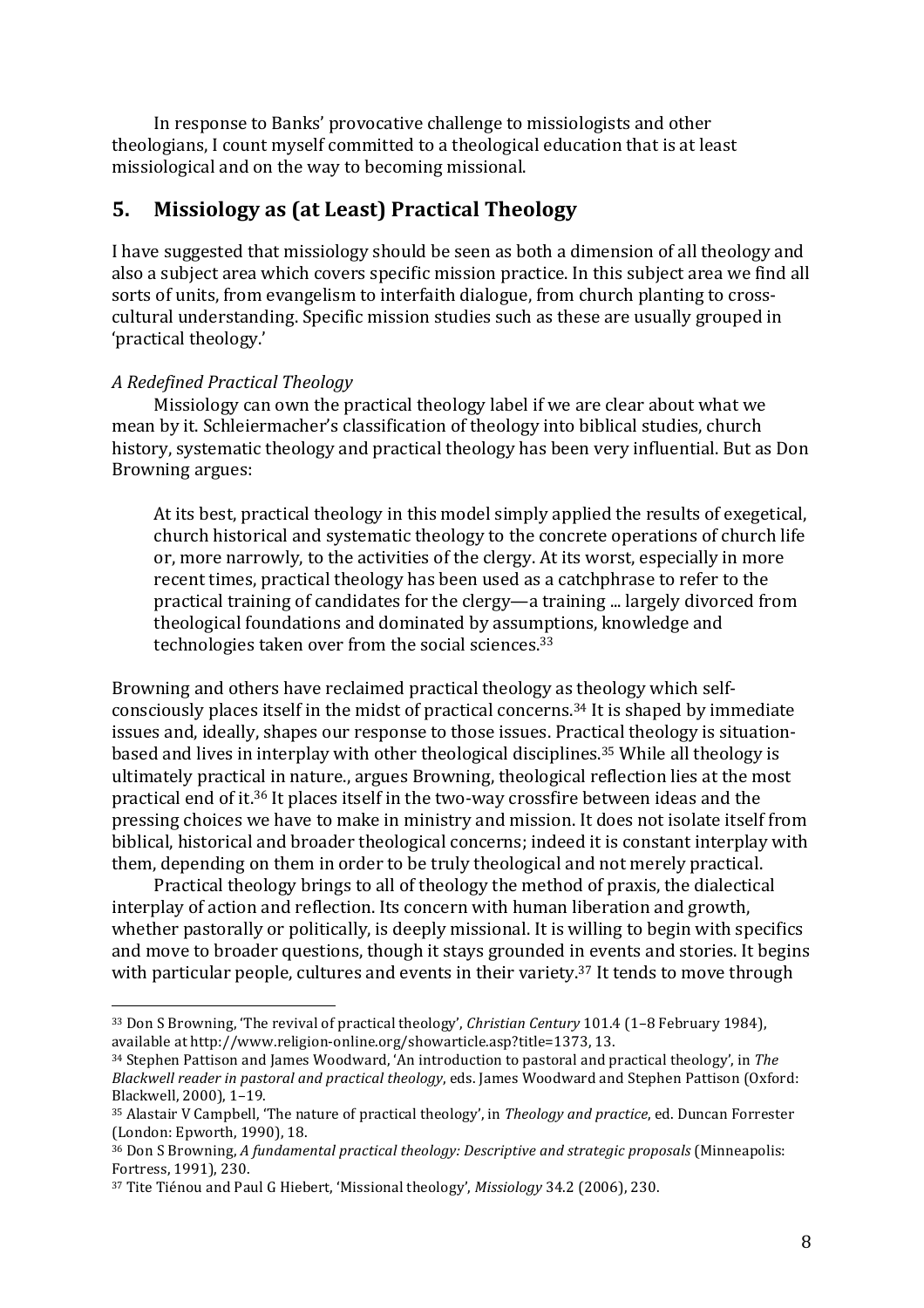phases similar to the simple framework of 'see, judge, act'—followed by the Young Catholic Worker movement—which begins with the situation, uses theological and other resources in forming a response and then engages in action.<sup>38</sup>

Missiology as a subject area clearly fits comfortably within practical theology as long as we follow Browning rather than Schleiermacher.

#### *Drawing on the Social Sciences and Other Secular Disciplines*

Practical theology, more than biblical studies, history and systematic theology, draws on the social sciences. All theological branches have conversation partners. Theology particularly uses philosophy, while biblical studies uses linguistics, hermeneutics and archaeology amongst others. In practical theology, preaching uses communications theory, while pastoral care uses psychology, sociology, counselling and systems theory just to name a few.

Missiology as practical theology draws heavily on anthropology, sociology and cultural analysis to better understand culture, context and how people act in groups.<sup>39</sup> It draws on linguistics and communication theory to better understand the dynamics of translation and faith-sharing. In its commitment to justice, peace and the integrity of creation it draws on politics, economics, law, international relations, peace studies and ecology. In its commitment to understand and work with those of other faiths it draws on religious studies. In its practical outworking in mission situations it may draw upon community development, international aid, health sciences, education, agriculture, language teaching, aviation—and on it goes. These are only illustrative, as there is no limit on the academic disciplines and areas of expertise that potentially assist Christian mission in participating with God in transforming the world towards the fullness of life in God.

The conversation between missiology and the social sciences needs to be an ongoing, critical and open one. Tensions between missiology and anthropology, for example, have cropped up regularly, as anthropologists have accused missiologists of only studying cultures in order to change them and missiologists have accused anthropologists of naively believing that they only observe and do not change the people they are watching.

It is possible for missiology to distort social sciences in the process of using them.40

It is also possible to import into missiology values or methods from the social sciences which are at odds with the gospel.<sup>41</sup> Take, for example, the Homogeneous Unit Principle of the Church Growth Movement, which observes that people become Christians most easily when they don't have to cross racial, linguistic, or class barriers.<sup>42</sup> Critics have argued that this sociological description of human behaviour should not

<sup>38</sup> Cyril Hally, 'Missionary discipleship', Paper given at the Australian Association for Mission Studies (AAMS) Conference, Canberra, 2-5 October 2008, Available at

http://www.csu.edu.au/\_\_data/assets/pdf\_file/0008/94733/Hally.pdf.

<sup>&</sup>lt;sup>39</sup> Charles R Taber, *To understand the world, to save the world: The interface between missiology and the* social sciences (Harrisburg, PA: Trinity Press International, 2000), 93-102.

 $40$  Scherer, 'Missiology as a discipline and what it includes', 182.

<sup>&</sup>lt;sup>41</sup> Edward Rommen and Gary Corwin, *Missiology and the social sciences: Contributions, cautions and conclusions* (Pasadena, CA: William Carey Library, 1996).

<sup>&</sup>lt;sup>42</sup> Donald A McGavran, *Understanding church growth*, 3rd ed. (Grand Rapids: Eerdmans, 1990), 163.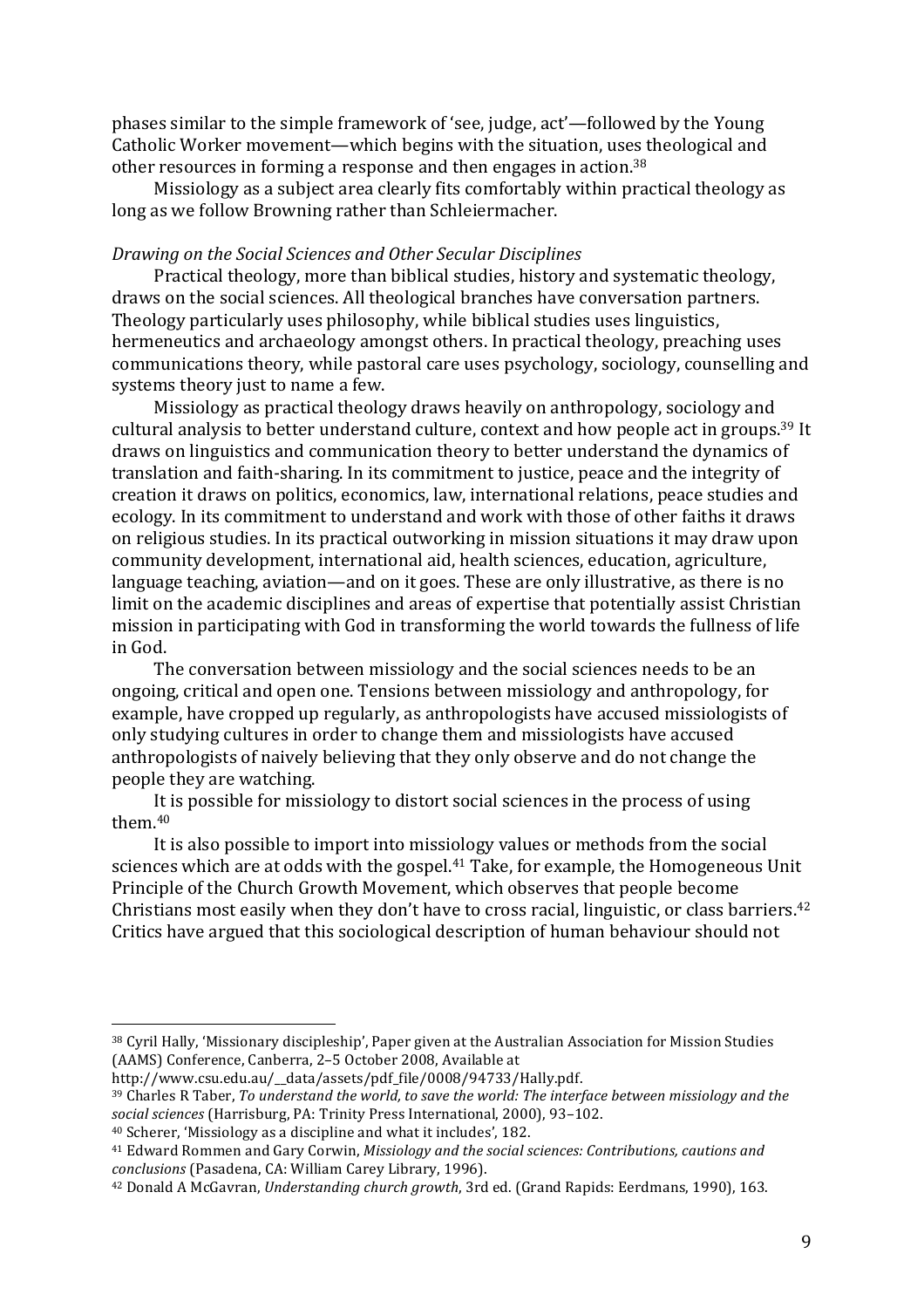override the biblical call to proclaim the gospel across all barriers.<sup>43</sup> (And then the missiological discussion begins.)

## **6. A Field Rather Than a Discipline**

Can missiology claim to be an academic discipline, with its own ideas and ways of testing them? Is it mission science, as Schmidlin argued a century ago?

Philosopher Paul Hirst argued that you have a form of knowledge, or an academic disciplines, when you have distinctive concepts, a network of relationships between them, testable propositions and techniques for testing these propositions against experience (1974).<sup>44</sup> If this is what is required, it is clear that missiology is not a discipline because it is so intertwined with other disciplines.

Using Hirst's language, missiology is closer to a field of knowledge, unified by its common interest and a community of scholars, drawing readily on a range of disciplines. In the case of missiology it is driven not only by the desire to understand but also by the desire to change the world (praxis). It is as interdisciplinary as you could imagine.

So far, I have argued that missiology ideally both permeates a broad missionary theology and acts as a focus for exploring mission practice in specific mission studies. In neither case, I would suggest, should it pretend to be a distinctive discipline. When there are specific mission studies, they are still merely a focus, not a science or a form of knowledge.

In the form of a diagram the relationships could be set out as follows:

*Figure 2*



### **7. Conclusion**

 

In suggesting to the whole of theology that it is essentially missiological in character missiology is not mounting a takeover bid. Rather, it is simply reminding theology, particularly where it has lost its missional edge, that the whole of Christian faith is a response to a missionary God and that faith's search for understanding is a response in

<sup>&</sup>lt;sup>43</sup> Orlando E Costas, *The church and its mission: A shattering critique from the Third World* (Wheaton, IL: Tyndale, 1974), 138.

<sup>&</sup>lt;sup>44</sup> Paul H Hirst, 'Liberal education and the nature of knowledge', in *Knowledge and the curriculum: A collection of philosophical papers* (London: Routledge & Kegan Paul, 1974).